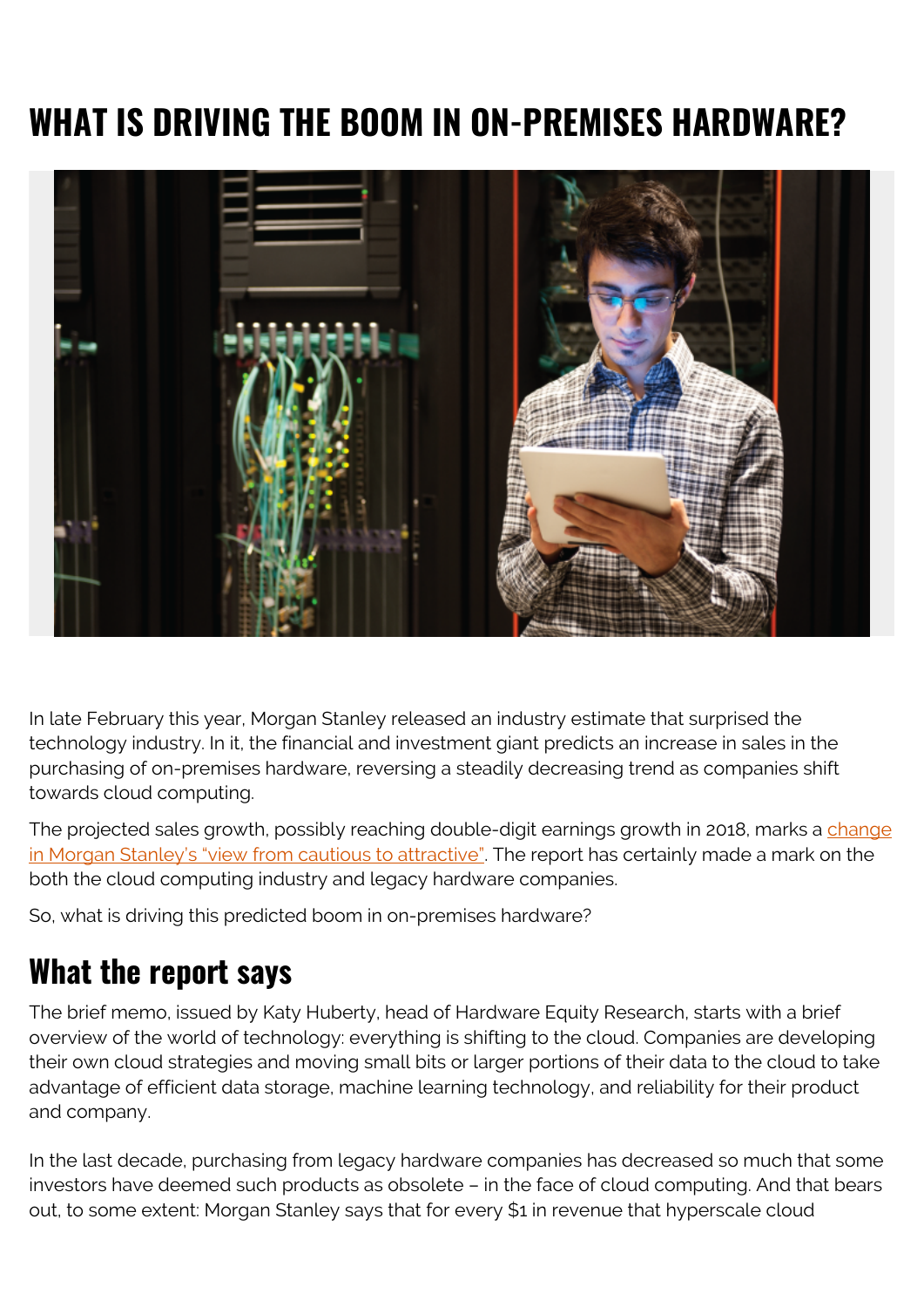companies earn actually hurts legacy technology firms threefold, resulting in \$3 of revenue decline.

The prediction also states that 21% of current computing is performed in the cloud but will likely more-than double to 44% by the end of 2021.

The reasons for this aren't entirely clear, as with any prediction that is part fact and part imagination, but the report points to two main contributors:

- **IT budgets have paused, but not necessarily pivoted**. Initial thinking around cloud computing is that firms are simply shifting their IT budgets away from on-prem hardware in favor of cloud options. But, this lack of growth isn't entirely due to shifting money from one silo to another, but rather pausing significant spending altogether, as companies consider how to incorporate cloud computing into their overall IT strategy. After all, why invest in hardware that is redundant or non-compliant with a new tech plan that includes cloud computing? The companies eventually develop a new technology plan, which is often a hybrid model, combining public cloud use with their own on-premises data centers. Now that companies have established plans, they know the hardware they need to put these hybrid plans into place. As these plans begin to realize, companies are now ready to upgrade their IT hardware to support the revamped approach.
- **Recent changes in U.S. tax law encourage CapEx spending**. New changes in corporate tax law means companies may be able to repatriate money quicker, especially with the benefits of accelerated depreciation costs in a single year. This new depreciation significantly benefits [CapEx spending](https://blogs.bmc.com/blogs/capex-vs-opex/), such as hardware purchases, over OpEx spending like cloud subscriptions.

Morgan Stanley relied on their own survey of 100 CIOs in the U.S., wherein more CIOs plan on speedier IT budget growth in Q1 of 2018 compared to Q4 of 2017. Smaller contributors may bolster this change, too, including a weaker U.S. dollar and declining prices for memory, making certain spending more affordable.

### **So, does this all pan out/make sense?**

This prediction, regardless of whether you agree, does have some basis in evidence. Industry intelligence firm RightScale included in their [2018 State of the Cloud](https://www.rightscale.com/lp/state-of-the-cloud) report that 38% of nearly 1,000 enterprises surveyed indicate that public cloud computing is top priority for their IT budgets. Interestingly, 45% of those surveyed said a hybrid plan of public cloud and private on-premises data centers are their goal.

And hybrid plans make sense: depending on the company, product, business revenue and size, mission-critical information may need to stay on premises, stored in local hardware. This information may require [security](https://blogs.bmc.com/blogs/security-vulnerability-vs-threat-vs-risk-whats-difference/) and bandwidth that favor proximity and local protection.

Another key point is that as [AI and IoT continue rapid growth, more machines are necessary.](https://www.greenhousedata.com/blog/are-enterprises-shifting-back-to-on-premise-hardware) So, perhaps it isn't every small- and medium-size company that will overhaul their on-premises hardware. The hyperscale companies themselves, like Google and AWS, may indeed be buying new hardware. In fact, [hyperscale companies are more likely to simply replace hardware in a shorter](https://www.computerworld.com/article/3138432/data-center/inside-a-hyperscale-data-center-how-different-is-it.html) [timeframe \(3-5 years\) than smaller companies](https://www.computerworld.com/article/3138432/data-center/inside-a-hyperscale-data-center-how-different-is-it.html) because the scale of savings offers significantly lower operating costs.

A good example is Dropbox, who recently dropped AWS altogether in order to build their own onpremises data centers. While their plan was years in the making, the final move away from AWS